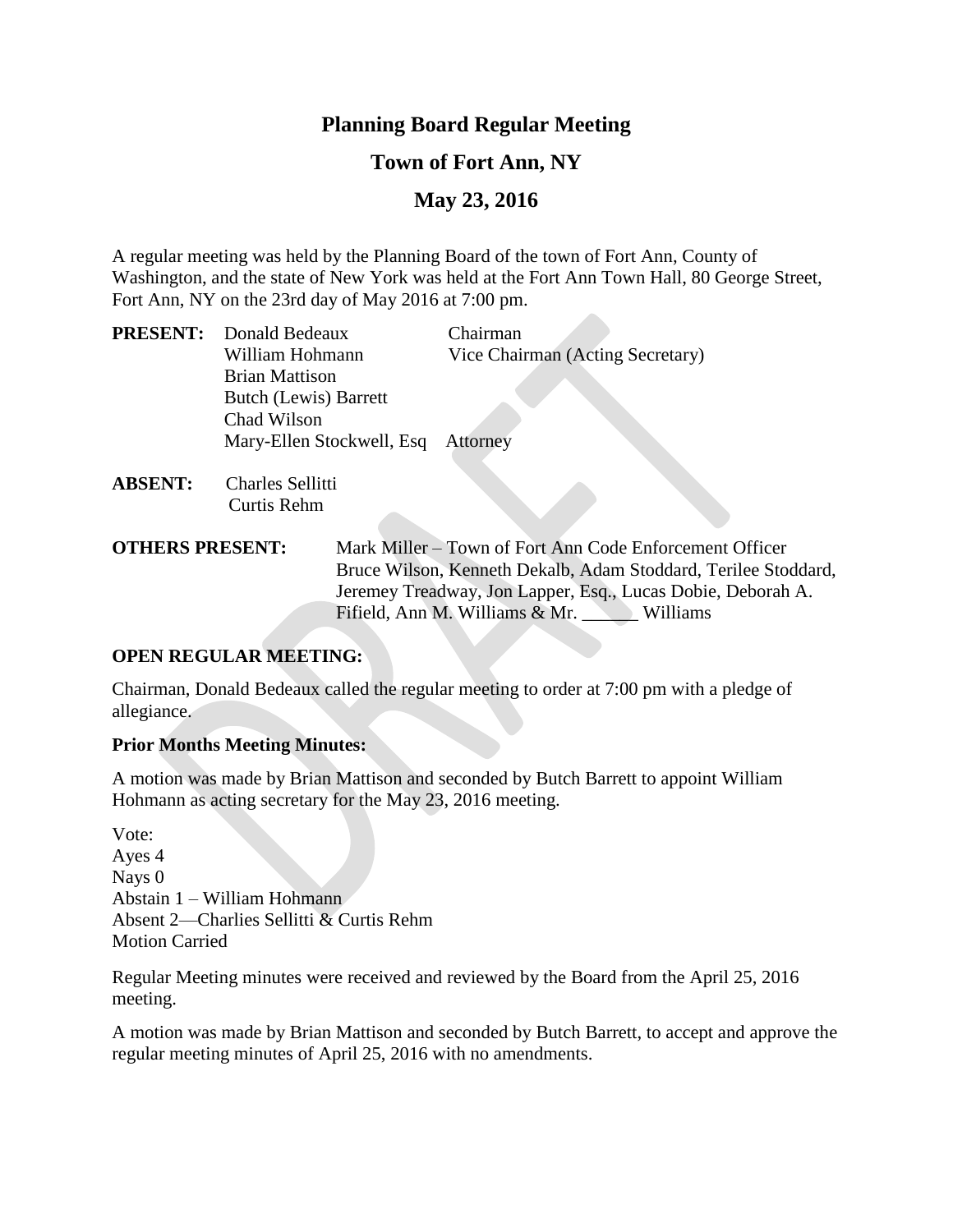Vote: Ayes 5 Nays 0 Abstain 0 Absent 2—Charlies Sellitti & Curtis Rehm Motion Carried

### **Old Business:**

The Chairman advised that there was no old business.

#### **New Business:**

### **Bruce Wilson & Kenneth DeKalb—Boundary Line Adjustment Application:**

Mr. Wilson and Mr. DeKalb are interested in doing a boundary line adjustment on property located at 11443 State Route 22 in the Town of Fort Ann, Washington County, New York 12287 and a Boundary Line Application was submitted to the Planning Board for review.

The applicants explained that the Boundary Line Adjustment would allow for Mr. Wilson to own the property where his driveway currently sits.

The Applicant provided the board with a hand-drawn map of the proposed boundary line adjustment.

The board asked him to come back with a survey map and a proposed agreement for a boundary line adjustment for review and advised the applicant to communicate with the Town Planning Board Attorney if they had any questions on language to be included on the Mylar.

#### **Adam Stoddard & Terilee Stoddard—Minor Subdivision Application:**

Mr. & Mrs. Stoddard approached the board with an interest to subdivide property located at 88 County Route 17A which would be a two lot subdivision.

The board reviewed the application and determined that the current proposal would create a landlocked parcel and would be an illegal subdivision. The board asked the applicant what their intent was for the parcel.

The applicants indicated that they were interested in merging the proposed parcel with their currently existing lot. Chairman Bedeaux advised the applicants that this would in-fact be a boundary line adjustment and not a subdivision which would accomplish their intentions. Applicants were told to come back with a boundary line adjustment application and to have their surveyor, John F. Grady, L.S. communicate with the Town Planning Board Attorney if he had any questions.

### **Jeremy Treadyway, accompanied by Jon Lapper, Esq. & Lucas Dobie, P.E. ADX MX, 10786 NYS Route 149—Site Plan Review:**

Jeremy Treadway introduced himself to the board.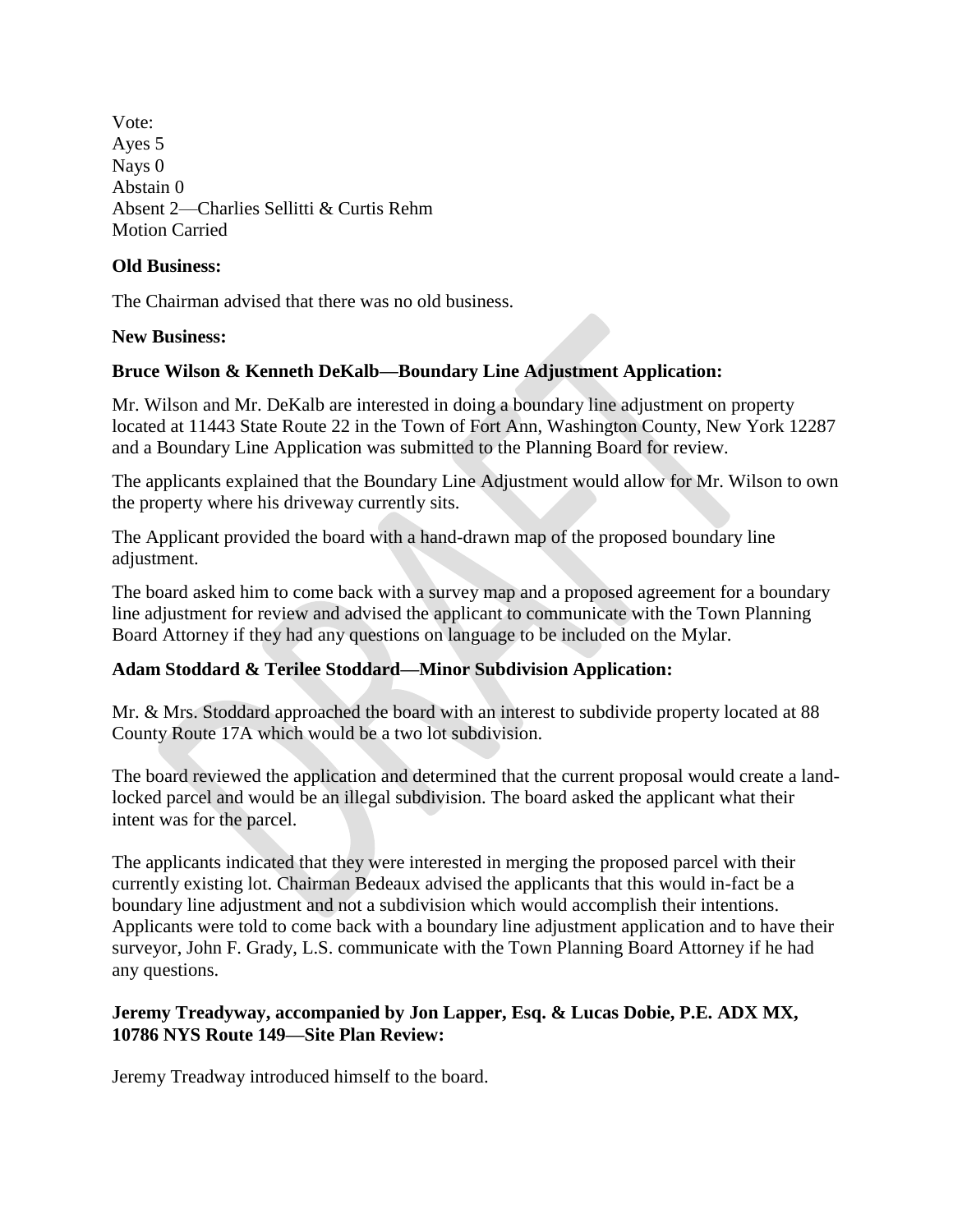Lucas Dobie, P.E.: The application is to place a motorcross track on the property which is an existing golf-course. This is outside of the Blue Line and not within the APA jurisdiction. We have presented the board with a storm water plan and a noise study along with all of our proposed materials including a map and diagrams of the proposed project.

Jon Lapper: The restaurant is going to stay put, the parking lot is going to stay and the motrocross track is a very good distance off of the road. The restaurant is going to become a year round restaurant.

Attorney Stockwell: Does your application include that the restaurant is going to become a year round restaurant, because it is seasonal right now, correct?

John Lapper: You are correct, we will modify our application to include this information that we intend to make the current restaurant a year-round restaurant.

Lucas Dobie: The land disturbance would be less than one (1) acre. Chairman Bedeaux: What do you intend to do with the current house on the property?

Jeremy Treadway: I am planning on buying the entire parcel and I will live on the premises in the house and I will always be around.

Brian Mattison: I would expect that a motocross track would generate a lot of noise. What hours do you plan on operating?

Jeremy Treadway: We plan to operate from Thursday through Sunday from approximately 9 a.m. to dusk. These are four-stroke bikes as opposed to two-stroke bikes which used to be used. There would be a fence in the middle of the driveway blocking off my private residence. I will be living there with the track in front and plan to be there seven days a week and always there while the track is running.

Butch Barrett: What about lighting on the track?

Jeremy Treadway: There will be no illuminating lights at night. When the sun goes down the engines will go off.

Attorney Stockwell: What do you define as dusk? Will you be setting a firm ending time?

Attorney Lapper: That is a good point, as dusk can change.

Jeremy Treadway: I am willing to accommodate what the board wants, but I would propose dusk or no later than 8:00 p.m.

William Hohmann: So the hours would be Thursday through Sunday from 9:00 a.m. to dusk and no later than 8:00 p.m.

Jeremy Treadway: Correct.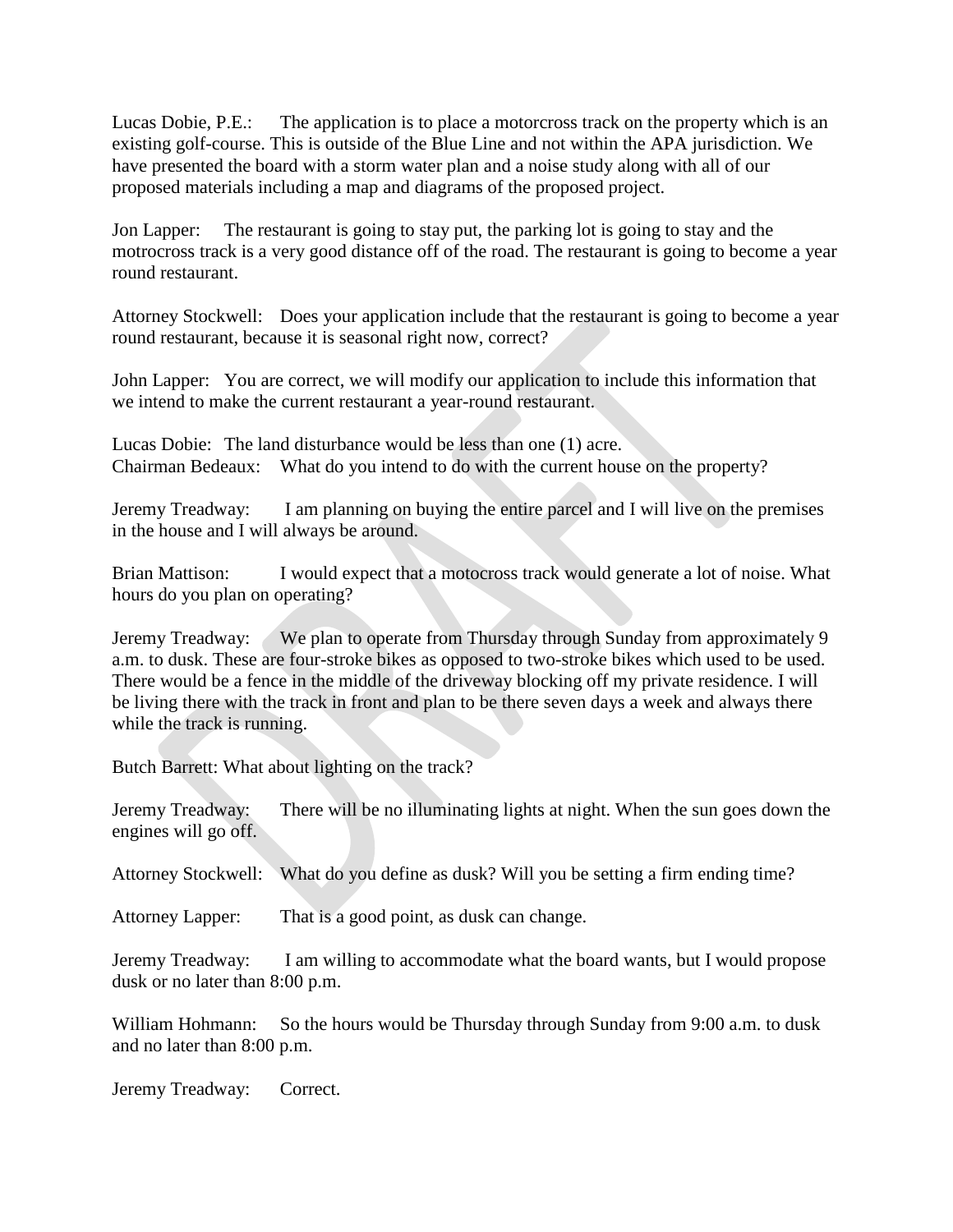Attorney Stockwell: If the board so desires, they have the option to refer the application to the Town Engineer for review and comment. Also, the application needs to go to the County Planning Board under General Municipal Law as it is within 500 feet of New York State Route 149. Also, before any decision is made a public hearing would need to be set by the board when they so desire.

Chairman Bedeaux: I would ask that the applicant update their application to include the information about the restaurant.

Lucas Dobie: We would be happy to do so and send this information in to the Town.

A motion was made by Chad Wilson, seconded by Butch Barrett, to refer the application to the Washington County Planning Board and set a public hearing on the application for the next monthly meeting on June 27, 2016 at 7:00 p.m. and asks that the Secretary preparing a public hearing notice to be published in the newspaper as provided for in the Site Plan Local Law

Vote: Ayes 5 Nays 0 Absent-- Charles Sellitti, Curtis Rehm Motion Carried.

### **Public Comment:**

Ann M. Williams and Deborah Fifield introduced themselves to the board and both expressed their interest in the position of Town of Fort Ann Planning Board Secretary which was advertised and which is currently vacant.

#### **Code Enforcement Update:**

Code Enforcement Officer Miller advised the board that he is researching what he believes to be an illegal mobile home situated on Michigan Lane and will report back to the board in this regard. The Town Board has asked that the Planning Board give input regarding a new Local Law relative to Mobile Homes.

#### **Correspondence and Miscellaneous Items:**

Chairman Bedeaux advised that the Board received correspondence from Attorney Bitter regarding the Fort Ann SuperStop dated May 10, 2016; Correspondence from Attorney Stockwell to Attorney Bitter dated May 11, 2016 and correspondence from the APA regarding Sherry and Brandon LaPan dated May 6, 2016 and asked if the Board had any questions regarding this correspondence. No questions from the Board members were asked.

No further business was discussed by the board.